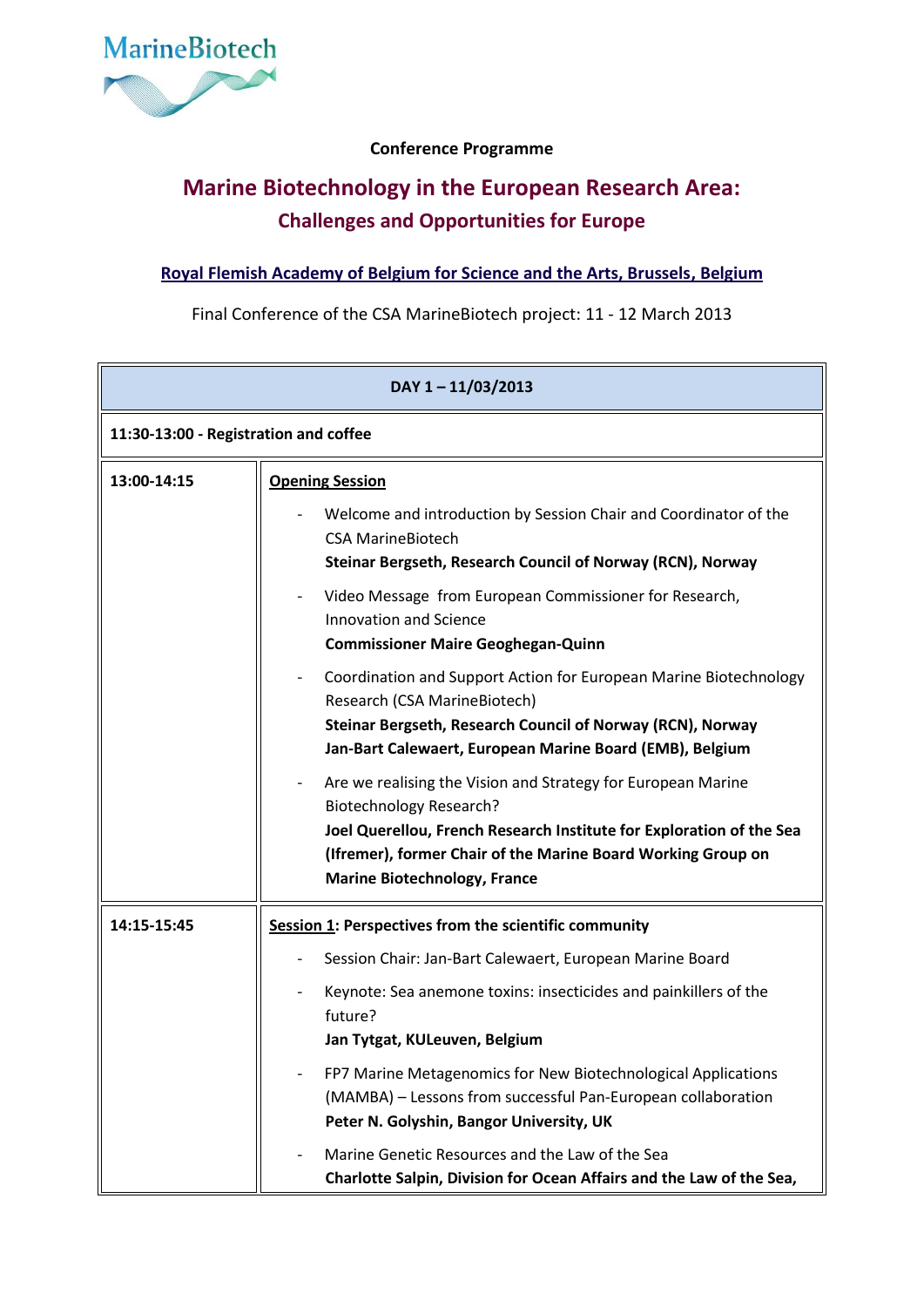

|                                         | <b>United Nations, USA</b>                                                                                                                                                                                                                          |  |
|-----------------------------------------|-----------------------------------------------------------------------------------------------------------------------------------------------------------------------------------------------------------------------------------------------------|--|
|                                         | Marine Biodiversity and Gene Patents - Balancing the preservation of<br>Marine Genetic Resources (MGR) and the equitable generation of<br>benefits for society<br>Jesús M. Arrieta, Mediterranean Institute for Advanced Studies<br>(IMEDEA), Spain |  |
| $15:45-16:30$ – Coffee                  |                                                                                                                                                                                                                                                     |  |
| 16:30-18:00                             | Panel discussion: Aligning and linking national research efforts with European<br>research collaborations, challenges and developments                                                                                                              |  |
|                                         | Moderated by Niall McDonough, European Marine Board, Belgium                                                                                                                                                                                        |  |
|                                         | Alan Dobson, University College Cork, Ireland - Beaufort Bio                                                                                                                                                                                        |  |
|                                         | Antonio Figueras, Immunology and Genomics Group, Institute of<br>Marine Research, CSIC Vigo, Spain - AQUAGENOMICS                                                                                                                                   |  |
|                                         | Michael Schnekenburger, Laboratoire de Biologie Moléculaire et<br>Cellulaire du Cancer (LBMCC), Luxembourg                                                                                                                                          |  |
|                                         | Roman Wenne, Department of Genetics and Marine Biotechnology<br>Institute of Oceanology, Polish Academy of Sciences, Poland                                                                                                                         |  |
|                                         | Jean-Paul Cadoret, French Research Institute for Exploitation of the<br>Sea (Ifremer), France - Greenstars project                                                                                                                                  |  |
| 18:00-20:00 - Reception/standing dinner |                                                                                                                                                                                                                                                     |  |

| DAY 2 - 12/03/2013                                                                                                                                                                                                                                                                                                                                                                                                                                                                                      |  |  |
|---------------------------------------------------------------------------------------------------------------------------------------------------------------------------------------------------------------------------------------------------------------------------------------------------------------------------------------------------------------------------------------------------------------------------------------------------------------------------------------------------------|--|--|
| <b>Session 2: Academic-industry collaborations</b><br>$9:00-11:00$<br>Session Chair: Meredith Lloyd-Evans, Biobridge, UK<br>Opening Keynote: Variety creates wealth - (bio)diversity as a<br>source of higher value-added products from marine living<br>resources<br>Levent Piker, Coastal Research & Management GbR (CRM) and<br>oceanBASIS GmbH, Germany<br>Industry perspectives and EuropaBio's proposed public private<br>partnerships in Industrial Biotech<br>Nathalie Moll, EuropaBio, Belgium |  |  |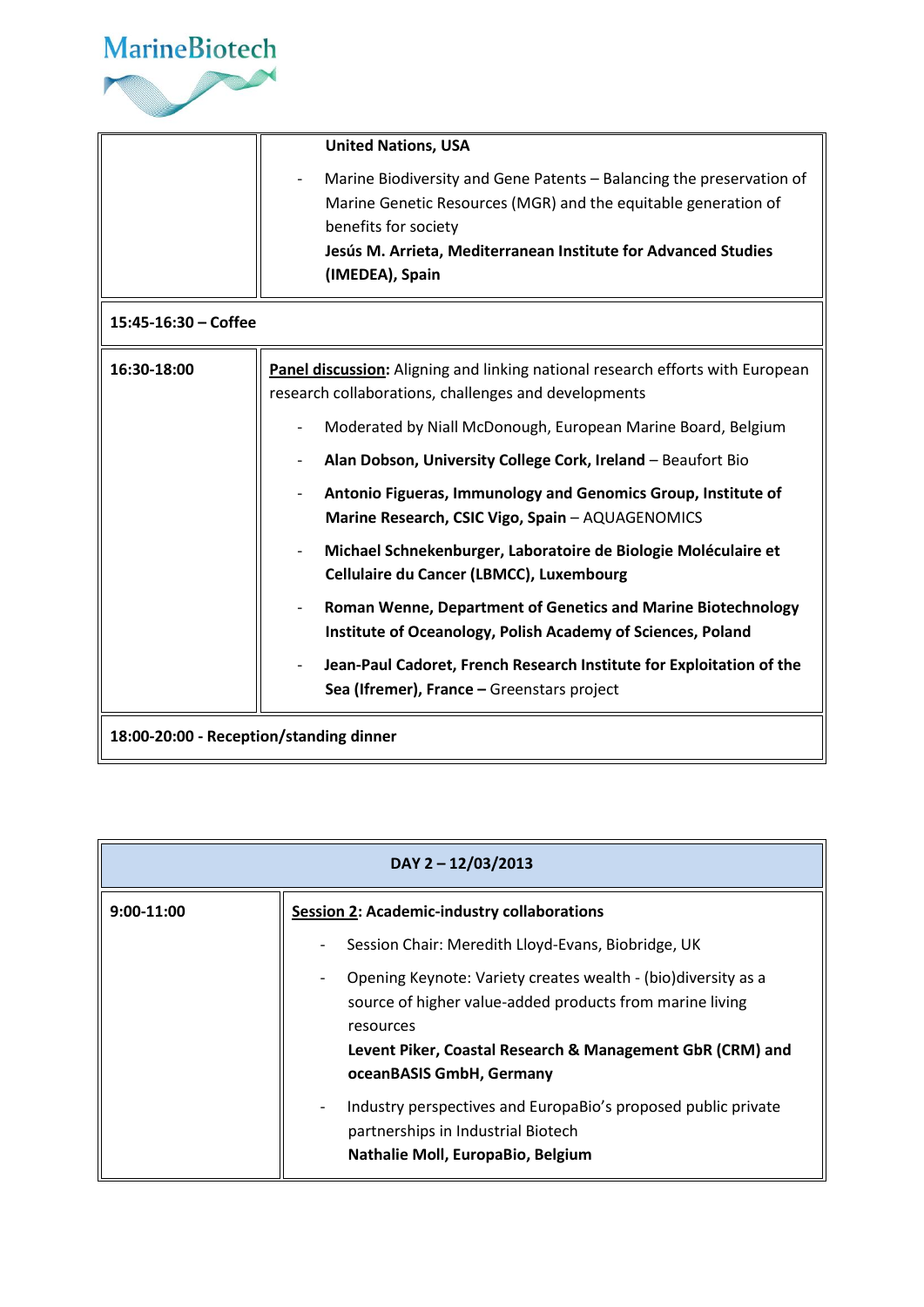

|                         | An integrative academic-industry collaboration for biotechnology-<br>driven discovery of new functions in marine environmental<br>metagenomes<br>Renzo Kottmann, MPI-Bremen, MicroB3, Germany<br>Social science informed support systems to better understand the<br>European Marine Biotechnology landscape and innovation links<br>Antoine Schoen, Université Paris-Est, France<br>Closing Keynote: Industrial bio, marine bio and the bio-based<br>economy<br>Cees Sagt, DSM Biotechnology Center, The Netherlands |  |
|-------------------------|-----------------------------------------------------------------------------------------------------------------------------------------------------------------------------------------------------------------------------------------------------------------------------------------------------------------------------------------------------------------------------------------------------------------------------------------------------------------------------------------------------------------------|--|
| 11:00 to 11:30 - Coffee |                                                                                                                                                                                                                                                                                                                                                                                                                                                                                                                       |  |
| 11:30-13:00             | Panel discussion on Industry-academic collaborations: lessons for the<br>future                                                                                                                                                                                                                                                                                                                                                                                                                                       |  |
|                         | Moderated by Torger Børresen, DTU Food, Denmark                                                                                                                                                                                                                                                                                                                                                                                                                                                                       |  |
|                         | Rui L. Reis, University of Minho (UM), Portugal                                                                                                                                                                                                                                                                                                                                                                                                                                                                       |  |
|                         | Rachel Sellin, Chair of the Marine Biotech committee of Pôle-Mer<br>Bretagne (regional cluster in Brittany), France                                                                                                                                                                                                                                                                                                                                                                                                   |  |
|                         | Andrew Mearns Spragg, Aquapharm, UK                                                                                                                                                                                                                                                                                                                                                                                                                                                                                   |  |
|                         | Kjersti Lie Gabrielsen, Biobank of Arctic Marine Organisms<br>(Marbank), Norway                                                                                                                                                                                                                                                                                                                                                                                                                                       |  |
| 13:00-14:00 - Lunch     |                                                                                                                                                                                                                                                                                                                                                                                                                                                                                                                       |  |
| 14:00-15:30             | <b>Session 3: Marine Biotechnology Science Policy and Coordination: status</b><br>and challenges for Europe                                                                                                                                                                                                                                                                                                                                                                                                           |  |
|                         | Session Chair: Catherine Boyen, Centre national de la recherche<br>scientifique (CNRS), France                                                                                                                                                                                                                                                                                                                                                                                                                        |  |
|                         | Keynote: SUBMARINER - towards A Regional network to<br>$\overline{\phantom{a}}$<br>strengthen the role of blue Biotechnology within the baltic Sea<br>region<br>Angela Schultz-Zehden, s.Pro., SUBMARINER coordinator,<br>Germany & Steffen Lüsse, Ministry of Economic Affairs,<br>Employment, Transport and Technology of Schleswig-Holstein,<br>Germany<br>Global perspectives on marine biotechnology science and                                                                                                 |  |
|                         | technology policy<br>Jacqueline Allan, OECD                                                                                                                                                                                                                                                                                                                                                                                                                                                                           |  |